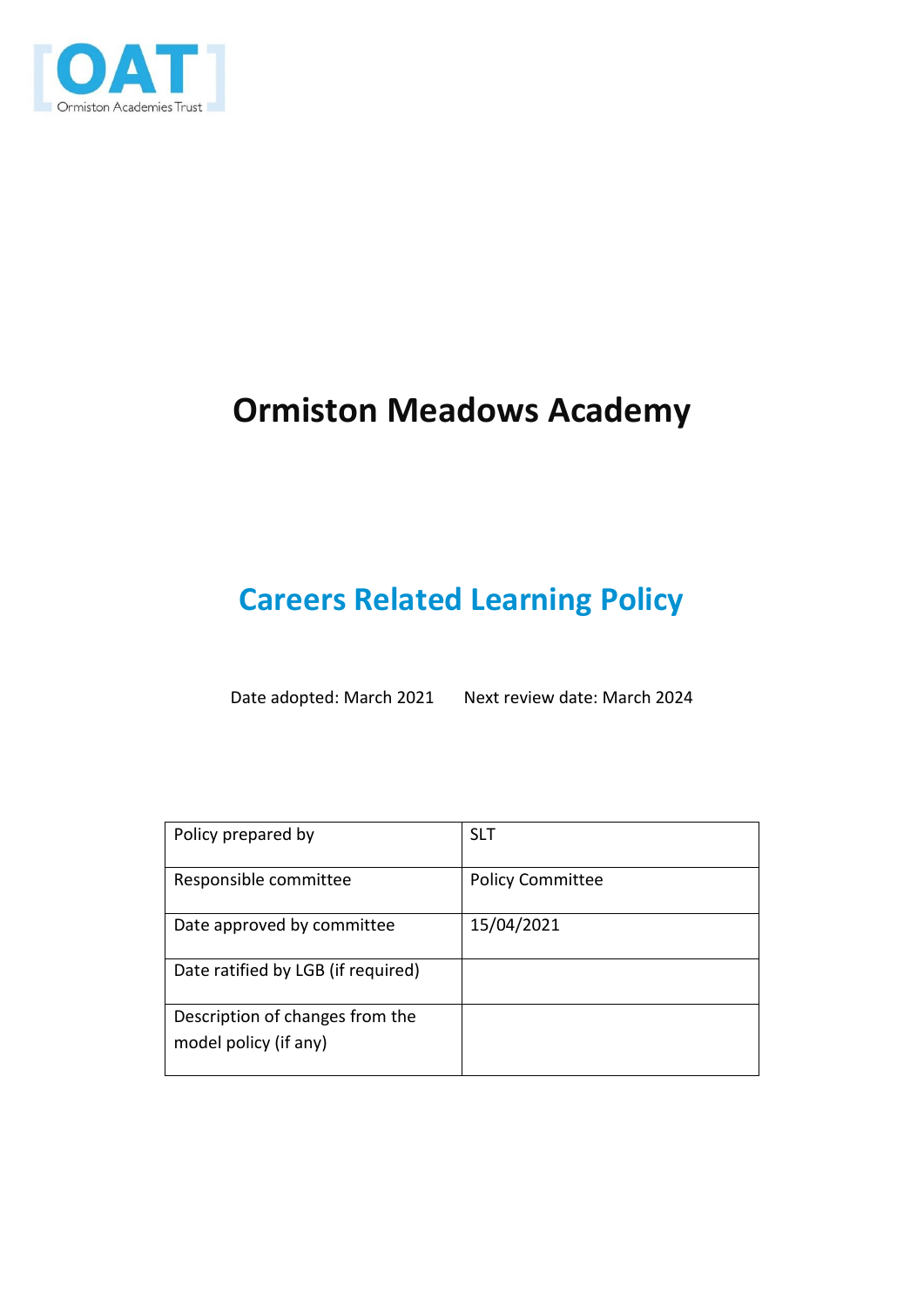Contents:

- 1. Rationale
- 2. Principles
- 3. Related policies
- 4. Definitions
- 5. Aims of the policy
- 6. Provision
	- Learner entitlement
	- Coverage
	- Planning
	- Approaches to teaching and learning
	- Visitors and visits
	- Assembly programme
	- Transition programme
- 8. Responsibilities
- 9. Monitoring, review and evaluation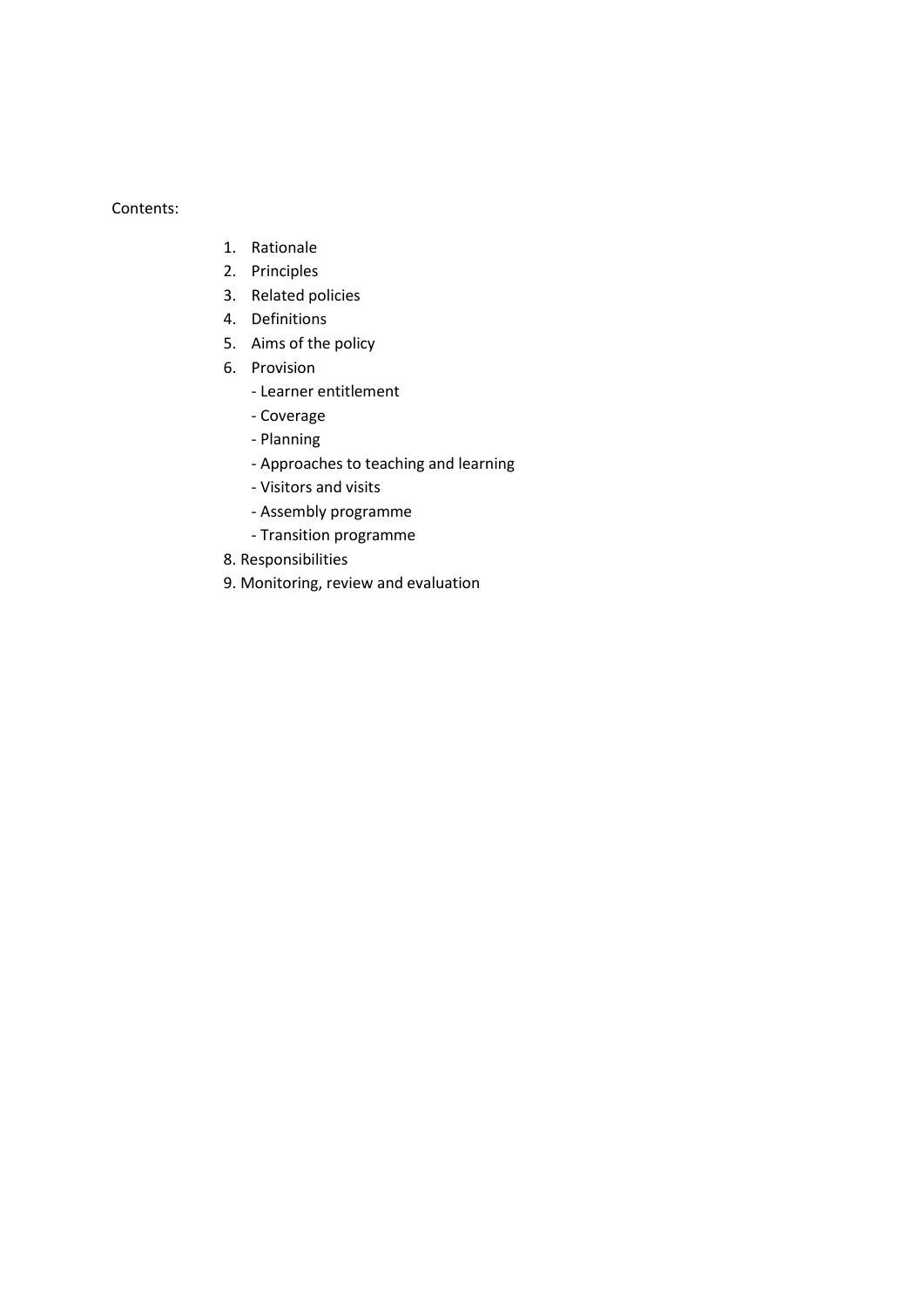## **1. Rationale**

At Ormiston Meadows Academy, we are committed to the development of children's understanding of the wider world and raising their aspirations. Due to the demographic and location of the academy mean that our role in raising aspirations is of upmost importance. This commitment is embodied in the school's mission statement and aims; it contributes to the positive ethos of the school and is demonstrated through the school motto 'Believe in Yourself.' Careers related learning is recognised as an important aspect of our offer, opportunities for children to be exposed to a wide range of experiences of, and exposure to education, transitions and the world of work from EYFS. We recognise the importance of careers related in influencing children's decisions, aspirations and attitudes.

## **2. Relevant Rights**

 Article 29 - a child or young person's education should help their mind, body and talents be the best they can.

## **3. Related policies**

The Careers Related Education Policy should be read in conjunction with the following policies:

- SMSC
- PSHE
- Citizenship and British Values
- Inclusion
- Equal Opportunities

# **4. Definitions**

- CRL relates to Careers Related Education.
- CEIAG related to Careers Education, Information, Advice and Guidance.

## **5. CRE Curriculum**

## **Early Years Foundation Stage**

Perceptions about the suitability of different sectors and career paths are embedded in the mind of children from an early age, with this in mind CRE should start by age 5. Learning is still play based and gets them exploring, developing ideas and thinking. This may involve role play, songs and visitors. Pupils are learning about what a job is and would begin to learn about the more obvious jobs such as teacher or doctor. From EYFS teachers must be mindful of addressing gender stereotypes through CRE.

## **Key Stage 1**

In key stage one, pupils should be exposed to as many different careers and jobs as possible to help them understand who they can become. CRE should contextualise and/ or supplement topic learning.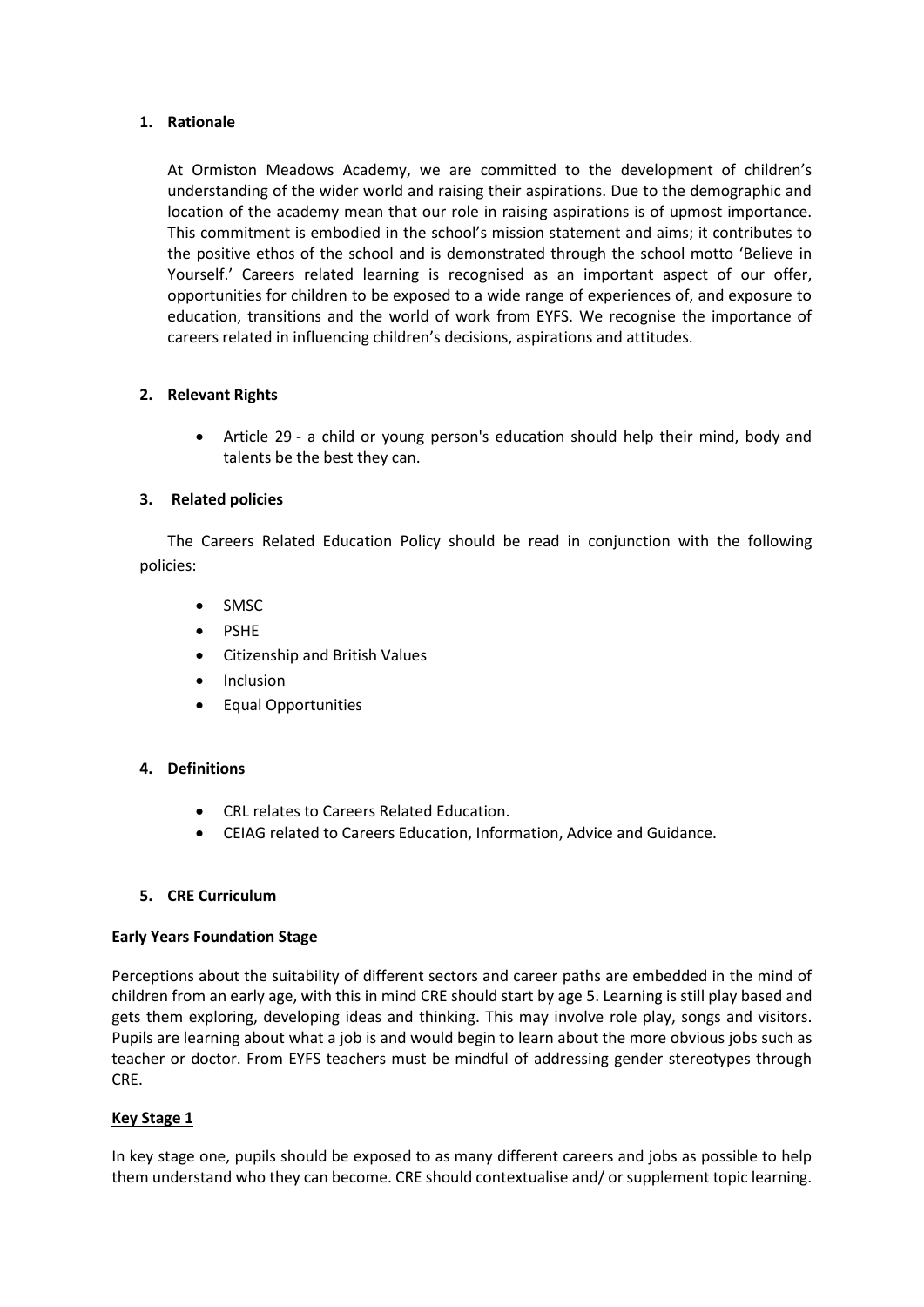Teachers begin to make the link between education, qualifications, skills and work opportunities. Teachers must challenge stereotyping showing that anyone of any gender, ethnicity or socio economic background can take on any job role. Pupils must begin to make the links between their interests and talents and how these could play a part in their future career opportunities. They must actively explore their world and begin to construct possibilities for their future selves. Pupils should begin to build financial awareness and make the link between work and money.

# **Key Stage 2**

In key stage 2, leading up to the period of transition to secondary schools, children should have the opportunity to explore and practice non-academic skills demanded during the working life with explicit links to CRE. Skills such as leaderships, empathy, resilience and communication. Pupils should continue to explore a range of careers as well as challenging stereotypes. Further emphasis should be put on gaining a deeper understanding of specific careers that may be of interest to them. Pupils must begin to look at the different vocational and academic routes available to them and gain an understanding of secondary and post-16 education. As well as being equipped with an understanding of how to overcome barriers in their future education. Pupils must be explicitly taught financial awareness and budgeting skills.

# **6. Provision**

## Learner entitlement

Learners are entitled to consistent and whole school delivery of CRE to ensure they understand who they could become and develop a healthy sense of self to enable them to reach their full potential. This will include real life experiences of the work place.

# **Planning**

Planning for CRE is included on the long term PSHE planning as well as on an ad hoc basis through Votesforschools session and Parents Consultation Day sessions. Teachers are encouraged to explore links to careers through the core and non-core curriculum when possible. It is recognised that opportunities are often spontaneous, following the children's learning, experiences and ideas.

## Approaches to teaching and learning

The curriculum is approached in a variety of ways, using a range of teaching and learning styles. In CRE we place emphasis in active learning including the pupils in circle times, role play, research and investigations. Visits and visitors will also form part of our CRE curriculum. Through the curriculum we will aim to give pupils real life, authentic experience of the workplace.

## Visitors and visits

It is recognised that visits and visitors will form part of CRE. The below template is to be used when contacting potential contacts and partnerships. This can then be expanded upon to give more details about the potential visit/ visitor. The visitors form from the visitors policy must be completed.

Dear Sir/Madam,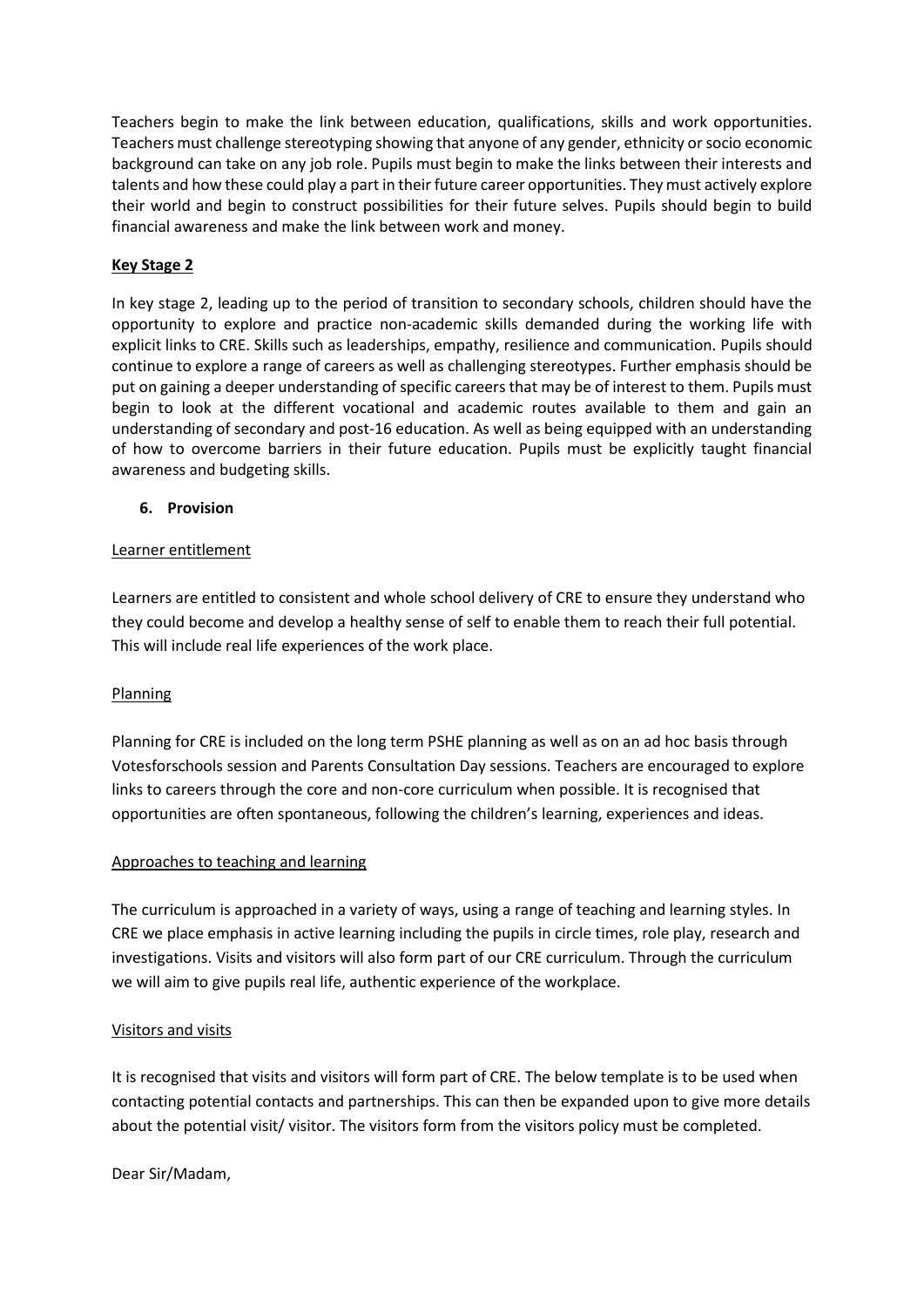I hope this email finds you well. I am --- and I am a class teacher/ --- coordinator at Ormiston Meadows Academy, Peterborough. As an academy we pride ourselves on our enrichment programme which include careers related education for our pupils. We are always looking for opportunities to raise aspirations amongst our pupils. With this in mind, I would like to talk to you about a potential visit to our academy/ to your work place.

Kind regards,

-------

## Assembly programme

The assembly programme will support teaching in class through a range of different approaches. Subject leaders will deliver annual assemblies on job opportunities within their subject. Teachers will also deliver assemblies on different careers which will reflect the results of the aspirations survey. Aspirations visitors will also be included in the assembly programme. The assembly programme is to be devised by the Enrichment Coordinator.

## Parental Engagement

Parental engagement in CRE is based around raising parents' awareness of the nature of their supportive role in their child's future. Engaging parents is a key driver when delivering career development activities and CRE should raise aspirations for the parents as well as the children.

## Transition Programme

We complete a 'moving on' unit with year 6 that goes through what the children can expect when they go to secondary school and helps them to discuss their thoughts/worries. From the start of year 6 we encourage children to be more independent and give them more responsibility over their belongings and learning to prepare them. Vulnerable children do a transition intervention and have multiple visits to their secondary school meeting the staff they will be working with and getting used to their surroundings. We invite members of staff from each of the secondary schools in to chat with the children and have a look at their current learning.

# **7. Responsibilities**

Careers Related Learning is included in the role of the enrichment subject leader. The role of Enrichment Subject Leader is outlined in the general subject leadership policy:

- To prepare a policy and develop the long term plan and action plan, ensuring this is evaluated and reviewed regularly.
- To co-ordinate and lead the implementation of the policy throughout the school.
- To monitor and support the teaching of CRE throughout the school.
- To monitor and maintain the condition and availability of resources within the school's budget.
- To keep up to date with developments and act on these accordingly.